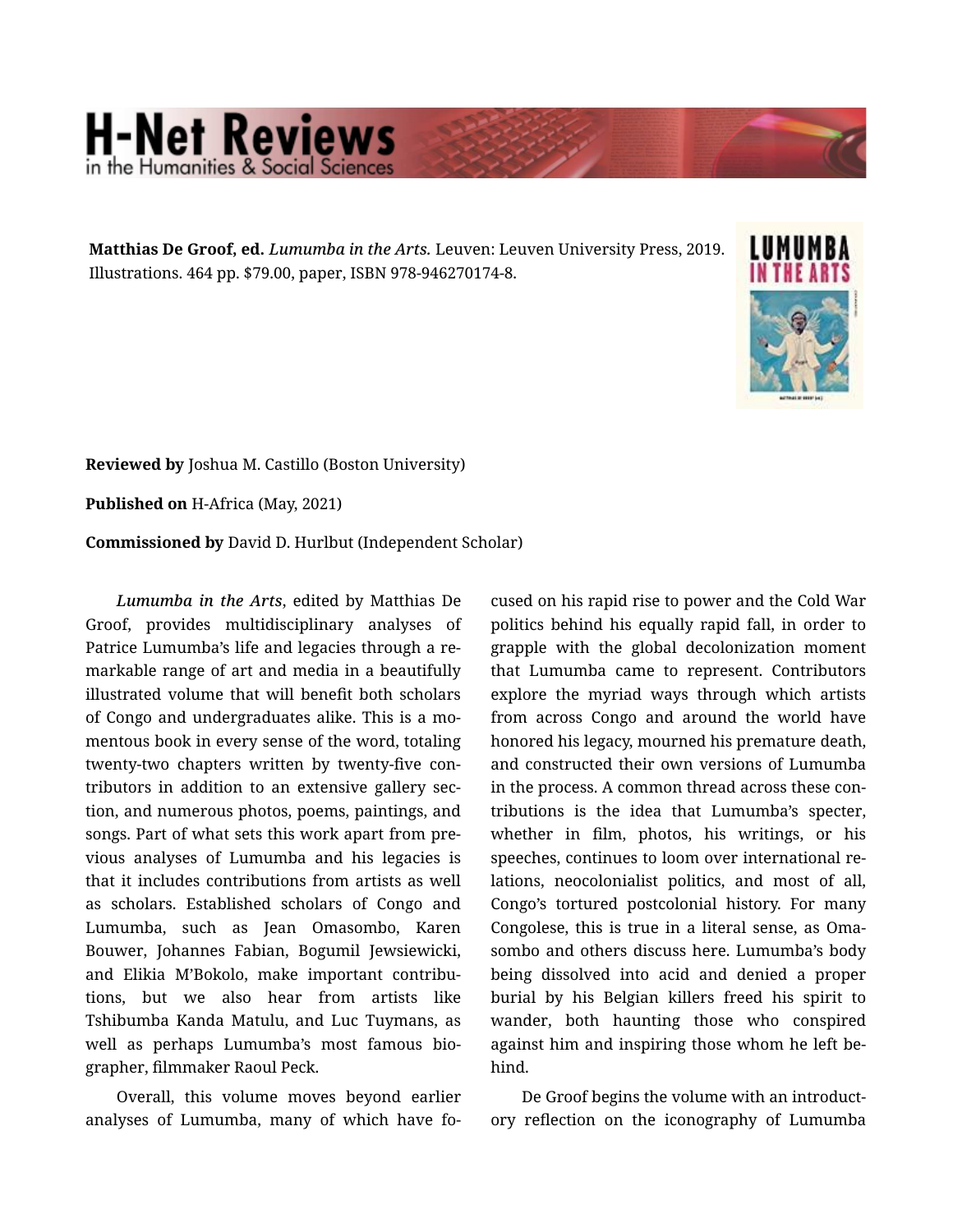that guides readers through previous discussions of Lumumba while also laying out the multiple frameworks through which he is analyzed in this volume. De Groof establishes two questions that frame the work: "*What* iconography arose around Lumumba and *why* is that iconography so di‐ verse?" (p. 9). This volume builds off of two previ‐ ous edited volumes from the late 1990s (Pierre Halen and János Riesz's *Patrice Lumumba entre Dieu et Diable: Un héros africain dans ses images* [1997] and Bogumil Jewsiewicki and Donatien Dib‐ we da Mwembu's *A Congo Chronicle: Patrice Lum‐ umba in Urban Art* [1999]), which reflected on Lumumba's legacy and depictions, but it works to globalize and expand the discussion to include a wider range of global perspectives and art forms.

Part 1 interrogates the historiography of Lum‐ umba, focusing on the shift from his initial de‐ monization by European and other Western writers to his beatification as a symbol of the stillborn possibilities of independence and third worldism. Izabelle de Rezende's chapter sets the tone for the whole book when she notes that "Lumumba's 'after-lives,' as items of living memory, have also been of a strikingly visual nature, both in Congo and globally" (p. 37). These visual memories are most prominent in the gal‐ lery, and in part 2, they remain an important theme throughout. The remainder of part 1 con‐ sists of primarily historiographic analyses that analyze Lumumba's tragic death and the unful‐ filled mourning of Belgian colonization in Congo (Omasombo), Lumumba's influence on Congolese intellectuals and absence from postcolonial theory (Pedro Monaville), the ways intellectual and polit‐ ical actors have attempted to predict what Lum‐ umba would have done had he survived (Chriso‐ pher L. Miller), and the evolution of Lumumba's historiography over the past six decades (inter‐ view with M'Bokolo).

After part 1, the thirty-six-page gallery section enhances the written analyses, using a combina‐ tion of photographs from throughout Lumumba's political career, political cartoons alternately laud‐ ing and demonizing Lumumba, photographic cov‐ erage of the global protests following Lumumba's death, and paintings from around the world de‐ picting Lumumba. Part 2, on the iconography of Lumumba, takes up the bulk of the work and in‐ cludes eighteen chapters subdivided into sections on cinema, theater, photography, poetry, comics, music, painting, and public space. De Groof's chapter on Lumumba in cinema surveys some of his many depictions and emphasizes especially how films have used Lumumba's specter or ghost to discuss his complex legacy. Next, Peck, whose two films on Lumumba are discussed in numerous contributions here, reflects, in Q and A form, on how he came to write, direct, and depict Lum‐ umba's tragic history in his films. Bouwer follows with a gender-focused analysis of Peck's two films that builds on her own path-breaking research into this topic, *Gender and Decolonization in the Congo: The Legacy of Patrice Lumumba* (2010). Rosario Giordano then analyzes a little-known topic within studies of Lumumba, Lumumba's multiple portrayals in Italian cinema. Next, Con‐ golese filmmaker and academic Balufu Bakupya-Kanyinda, interviewed by De Groof, reflects on imaginings of Lumumba in Congolese and foreign cinema as well as his own works.

Following the cinema section, contributors discuss Lumumba in theater (Piet Defraeye), pho‐ tography (Mark Sealy), poetry (Mathieu Zana Etambala), and comics (Véronique Bragard), be‐ fore three longer sections on Lumumba in music, painting, and public space close out the work. Among these contributions, Léon Tsambu's ana‐ lysis of Lumumba in Congolese popular music stands out for its emphasis on specifically Con‐ golese depictions and imaginings of Lumumba, where Gert Huskens and Idesbald Goddeeris focus on Lumumba's invocation in rap music from North America and Western Europe. An important theme that unites these diverse analyses is the global scale of Lumumba's influence as a Pan-Africanist political figure and icon of decoloniza‐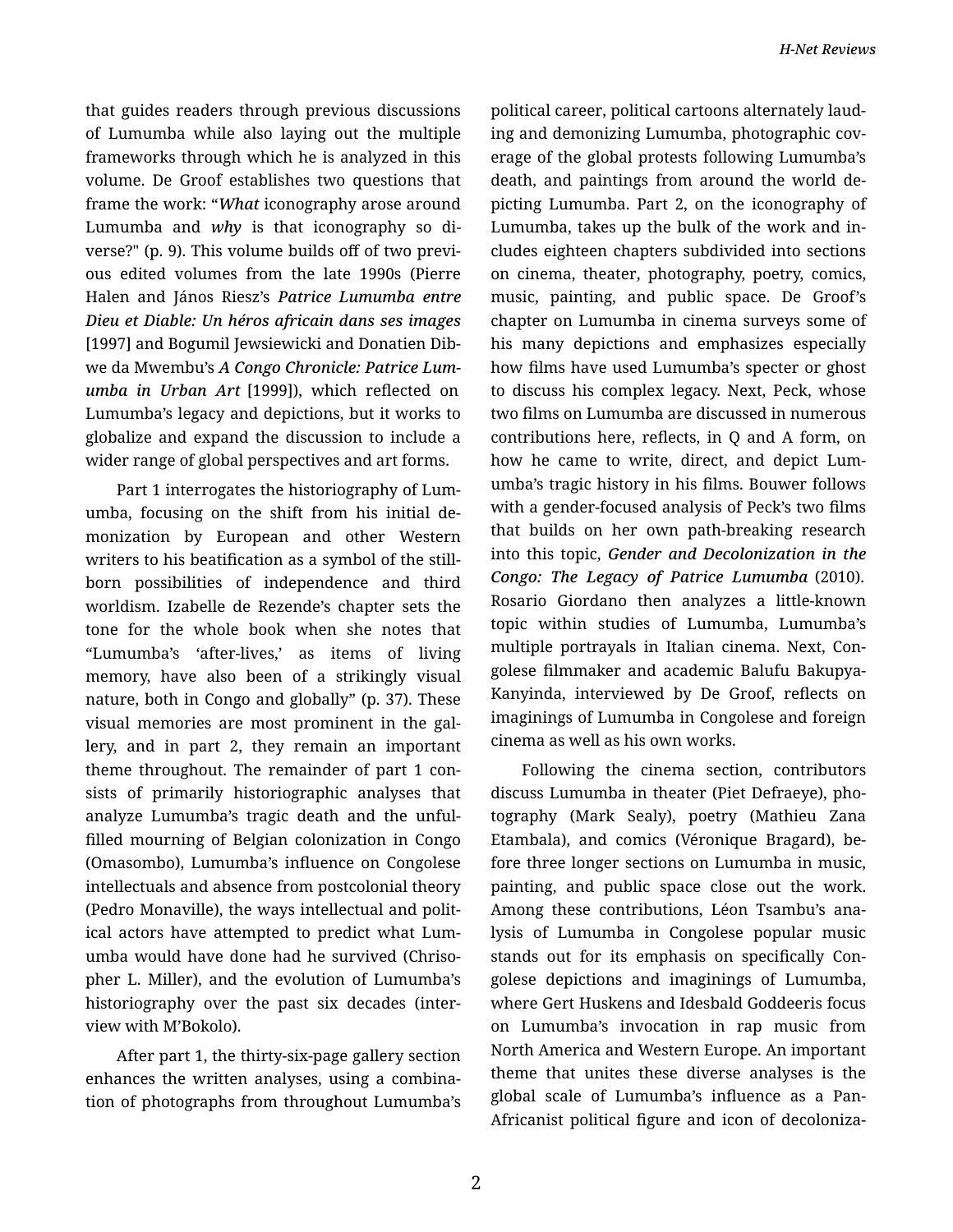tion. We can see this in Jewsiewicki's "A Congolese Hero to the Oppressed Peoples of the World" but also in Marlene Dumas's and Tuymans's reflec‐ tions on how they came to depict Pauline and Patrice Lumumba in their art. On the Congolese side, we also have a fascinating conversation between Congolese popular artist Tshibumba Kanda Matulu by Fabian, recorded by Fabian in the early 1980s, and interspersed with iconic works by the late Tshibumba. The final section on Lumumba in public space reflects on how Lum‐ umba has been remembered in a range of artistic media, including stamps, banknotes, and post‐ cards (Pierre Petit); Belgian colonial propaganda (Julien Truddaïu); street names (Robert Jacobs); and statues in Ghent's Citadelpark (Piet Defraeye), while the epilogue by De Groof takes the reader on an evocative visual exploration of Shilatembo, the place where Lumumba was killed.

This collection covers an impressive array of geographic, cultural, linguistic, and artistic terrain in reflecting on Lumumba's iconography in art. It provides an exciting array of new directions for scholars of Congolese, African, and postcolonial studies to follow toward furthering our under‐ standings of Lumumba as a person, an icon, and a martyr of Congolese independence. One notable absence from this otherwise excellent collection is Lumumba himself in terms of his thoughts, words, and writings. While readers do encounter numer‐ ous excerpts from Lumumba's revolutionary inde‐ pendence speech and his prophetic final letter, we do not encounter words from many of his more mundane speeches or his evolving political thoughts as laid out in his journalistic writings in Stanleyville throughout the 1950s or his posthum‐ ously published book, *Le Congo, terre d'avenir, est-il menacé?* (1961). The focus on Lumumba the icon tends to overshadow Lumumba the man. This critique is by no means unique to this volume but can equally be extended to numerous politically focused analyses of Lumumba and the Congo crisis, which have tended to limit Lumumba's voice and agency and instead have focused on how Lumumba was acted upon by Western gov‐ ernments or Congolese politicians. In any case, this edited volume represents a vibrant and in‐ novative, new approach to understanding Lum‐ umba that brings together a dynamic group of scholars and artists into a fascinating, thoughtprovoking, and visually delightful conversation.

Contributions from *Lumumba in Art* would work well in undergraduate and graduate courses on African art, postcolonial Africa, postcolonial studies, or global decolonization. While contribut‐ ors invoke complex theory in analyzing Lumumba in the arts, they do so without resorting to difficult jargon or overly academic prose. Although authors do engage with previous literature on Lum‐ umba, they primarily discuss primary sources re‐ lating to his iconography, making for an easy-toread and fresh discussion. This volume represents an important contribution to the literature on Lumumba that underscores Lumumba's impact as a Congolese, African, and international icon, and opens new vistas for further research.